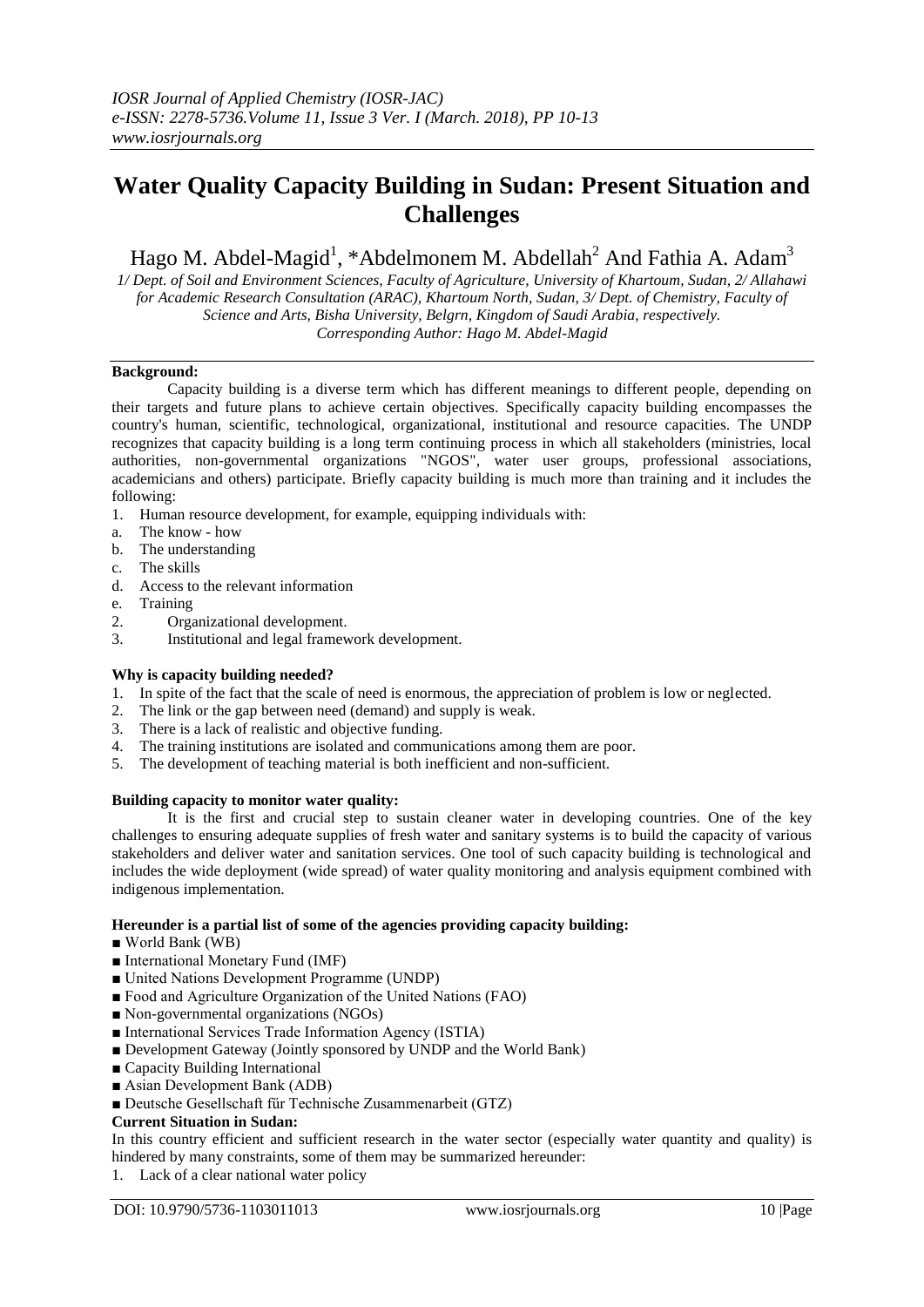- 2. Financial support to establish and sustain equipped laboratories.
- 3. Lack and failure to rehabilitate the existing laboratories.
- 4. Lack of funds to secure research in all institutions indiscriminately (Universities, Ministries, Research centers … etc).
- 5. Lack of certification, assurance and accreditation.
- 6. Related to the above (No. 5) is the lack of identifying and pinpointing the official laboratories (reference laboratories) that are authorized to issue water analysis certificates pertaining to water quality.
- 7. Lack of communication, co-ordination and co-operation among the various water researchers.
- 8. Lack of teamwork approach to solve the exiting water quantity and quality problems.
- 9. Lack of scheduled and target aiming training programs at all levels (Diploma, M.Sc. and Ph.D) in the field of water quantity and quality (except for few instances supported by external sources or universities or both).
- 10. Lack for job opportunities for the trained personnel (e.g. graduates) this may hinder the advancement of water technology.
- 11. Lack of co-operation and co-ordination among the day by day increasing number of "water societies", "environment societies" and the like as presented and advertised in the daily press.
- 12. Above all, the most important issue is the lack of:

Openness to criticism and transparency concerning the several drinking water quantity and quality deterioration issues that appear in the daily press almost every day.

# **I. Misconception And Overlooking Of The Water Quality Capacity Building Concept:**

Recently several conferences, symposia, seminars and workshops were held. The research and review papers presented in these gatherings investigated most of the aspects of water research (e.g. water quality in particular), capacity building and training sessions (e.g. training of trainers). However, the recommenda-tions of these conferences did not find their way for execution and stayed on shelves for history and decoration. This may be, primarily, attributed to:

- 1. Water research projects are not given priority in financing.
- 2. Appreciation and conceptualization of the water related problems is low or even neglected. Accordingly, I may suggest that:

▄We must call emphatically for fundamental new approaches to the assessment and management of fresh water resources which can be achieved through:

"Political commitment and involvement from the highest levels of government to the smallest communities. This commitment will need to be backed by:

- a. Substantial and immediate investment in water project.
- b. Starting public awareness campaigns:
- Extension bulletins
- Media activities: daily press, television and radio interviews … etc).
- c. Legislative and institutional changes.
- d. Technological development
- e. Efficient and objective capacity building programmes,
- f. Local and transboundary interdependence.

g. Rivers and Nile lack monitoring. The number of monitoring stations is small and, therefore, there is a need for more stations (Nile laboratories) to be established.

h. Regional and cross border exchange of information is (of paramount needed) lacking.

### **II. Conclusions And Recommendations:**

Scarcity, misuse and pollution of water pose a serious and growing threat to sustainable development and protection of the environment. Sanitation, human health and welfare, food security, industrial development and the ecosystems which depend on water are **all at risk**, unless water and land resources are managed more effectively. Concerted efforts are crucially needed to reverse the present trends of water pollution and sanitation.

# **Recommendations**

The following guiding principles are recommended for adoption to help tackling the water resources' problems on a wide range of fronts:

- 1. Fresh water is a finite and vulnerable resource, essential to sustain life, development and the environment.
- 2. Water development and management should be based on a participatory approach, involving users, planners and policy-makers at all levels.
- 3. Women play a central part in the provision, management and safeguarding of water.
- 4. Water has an economic value in all its competing uses and should be recognized as an economic good.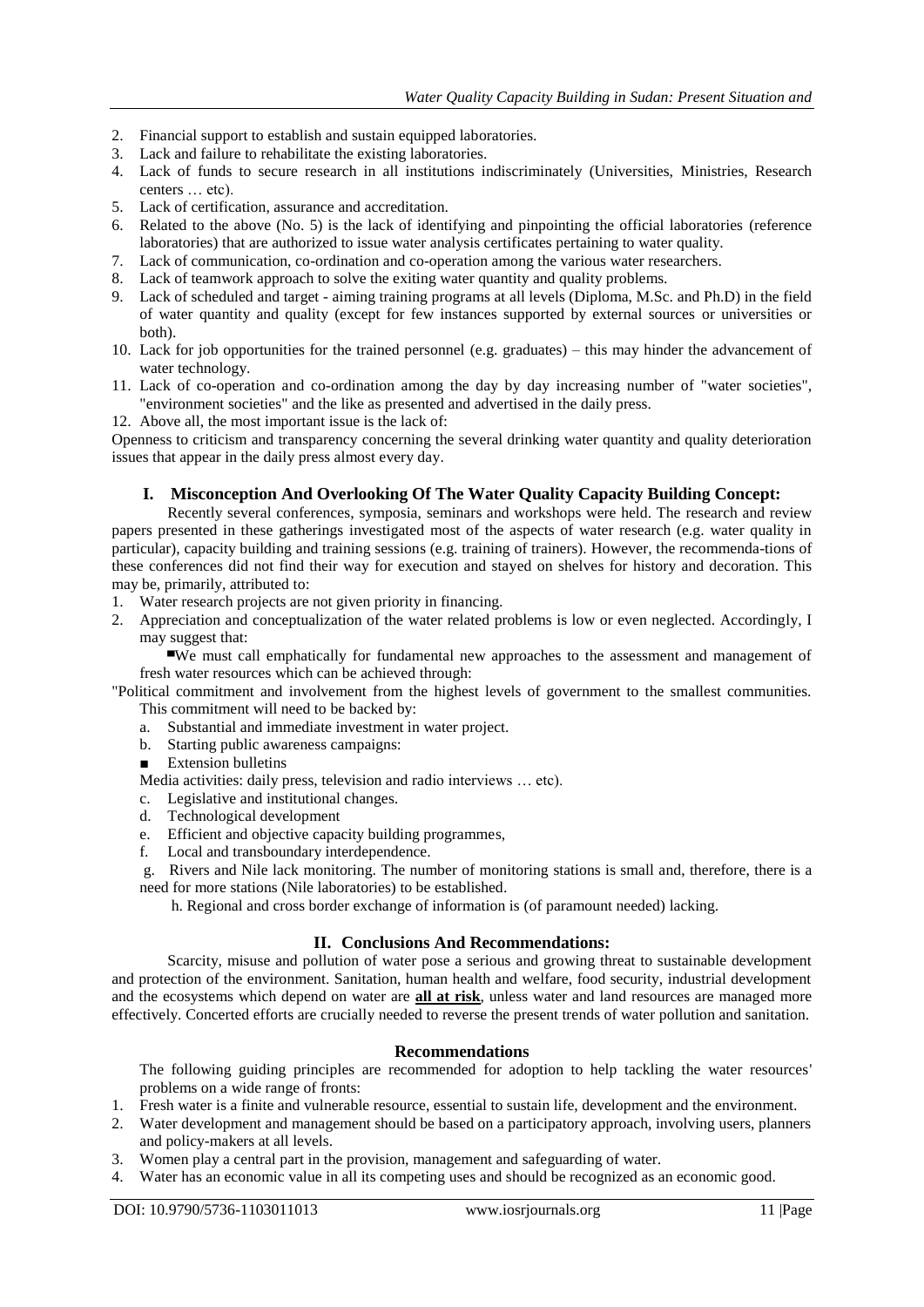- 5. Development and implementation of programmes to overcome limited technical know how, financial and institutional capacities.
- 6. Promotion of commitment, support and participation of all stakeholders to improve the performance of water utilities.
- 7. Encouraging politicians and government to consider providing due autonomy or attention to public water utilities and implementation of strategies leading to efficiency, effectiveness transparency, sustainability and accountability.
- 8. It may be suggested that an annual national water forum should be adopted to address the water quality and quantity issue.
- 9. Increasing finance to improve and extend safe and adequate water and sanitation for all.
- 10. Establishing a central reference laboratory.
- 11. Establishing a national water quality and quantity information center.
- 12. Development of efficient follow-up mechanisms.

Some examples of published research work on water quality and quantity( Either singly authored , co-authored or else ) by the staff and graduate students of the Faculty of Agriculture, University of Khartoum, Sudan , during the period  $(1972 - 2017)$ :

- 1 Mustafa,M.A.(1972). Appraisal of water quality of the Blue and White Niles fo Irrigation use. African Soils 18, 113 – 124.
- 2- Hammad,Z.H. and Dirar, H.A.(1982). Microbiological examination of Sebeel water. Applied and Environmental Microbiology 43(6), 1238 – 1243.
- 3 Abdel Magid, H.M., I.S. Ibrahim. and H.A. Dirar 1984. Chemical and microbiological examination of well and Nile water. Environment International 10, 259-263 (U.S.A.).
- 4 El Hassan, B.M, M.A. Awad El Karim, H.M. Abdel Magid. I.S. Ibrahim and H.A. Dirar 1984. On water quantity and quality and their impact on health in Khartoum province, Sudan. Water Quality Bulletin 9 (No. 4), 225-230 (Canada).
- 5 Dirar,H.A. (1986). Coliform bacterial counts in the Nile water. Environment Internaternational 12, 571 576.
- 6 Abdel Magid, H.M. 1997. Assessment of drinking water quality in the Al-Gassim Region of Saudi Arabia. Environment International Journal 23(2), 247-251 (U.S.A.)
- 7 Al-Redhaiman.K.N. and H.M. Abdel Magid 2002. The applicability of the local and international water quality guidelines to Al-Gassim region of central Saudi Arabia. Water, Air and Soil Pollution Journal 137, 235-246 (The Netherlands.
- 8 AL-Turki, A.I., A.H.. El-Nadi, K.N. Al-Redhaiman, H.M. Abdel Magid 2002. Adsorption of some heavy metals and bacteria by activated charcoal made from date palm leaves. J. of Advances in Agric. Res. Alexandria Univ, Vol  $7(4)$ : pp 895 – 900. (Egypt).
- 9 Abdelmagid , H. M. (2010). Situation Analysis of Bottled Drinking Water Quality in Sudan . J. Soil Sci. and Agric . Engineering , Mansoora Univ., Vol.  $1(9)$ : 949 – 956.
- 10 Abdel-Magid, H. M. , Abdellah, A. M. and Yahia , N. A. (2011). Well Drinking Water Fluoride Content and Dental Fluorosis in Al-Butana Region of Central Sudan. Asian Journal of Water, Environment and Pollution, Vol. 8, No. 4 , pp. 37-46
- 11 Abdellah, A. M., Abdel-Magid, H. M. , and Yahia , N. A. (2012). Assessment of Groundwater Quality in the Al-Butana Region of Sudan. Journal of Applied Sciences, 12(1): 64 -70.
- 12 Abdellah, A. M., Abdel-Magid, H. M. , and Yahia , N. A. (2012). Effect of Addition of a Sudanese Herb (*Cymbopogonproximus*) on Drinking Water Fluoride, Nitrate and Total Dissolved Salts Concentration Levels. American Journal of Drug Discovery and Development, 2(4): 194-203,2012.
- 13- Abdellah, A. M., Abdel-Magid, H. M. , and Yahia , N. A. (2012). Assessment of Drinking Water Microbial Contamination in the Al- Butana Region of Sudan. Journal of Applied Sciences, 12(9): 856-862.
- 14 -Abdellah, A. M., Abdel-Magid, H. M. , and Yahia , N. A. (2012). Effect of Long-term Pumping on Fluoride Concentration Levels in Groundwater: A Case Study from East of Blue Nile Communities of Sudan. Journal of Applied Sciences, 12(13): 1345-1354.
- 15 -Abdellah, A. M., Abdel-Magid, H. M. , and Yahia , N. A. (2012). Prediction of Groundwater Nitrate Contamination trends in Al-Butana Region of Sudan. Journal of Environmental Science and Water Resources, Vol. 1(6), pp. 133-143.
- 16 Abdellah, A. M., Abdel-Magid, H. M. , and Yahia , N. A. (2012). Investigation of some Geochemical Characteristics and the effect of long term pumping on Groundwater Constituent levels of Aquifers in the Al-Butana Region of Sudan. Asian Journal of Water, Environment and Pollution, 2012.Vol.9, NO.4,PP. 33-41.